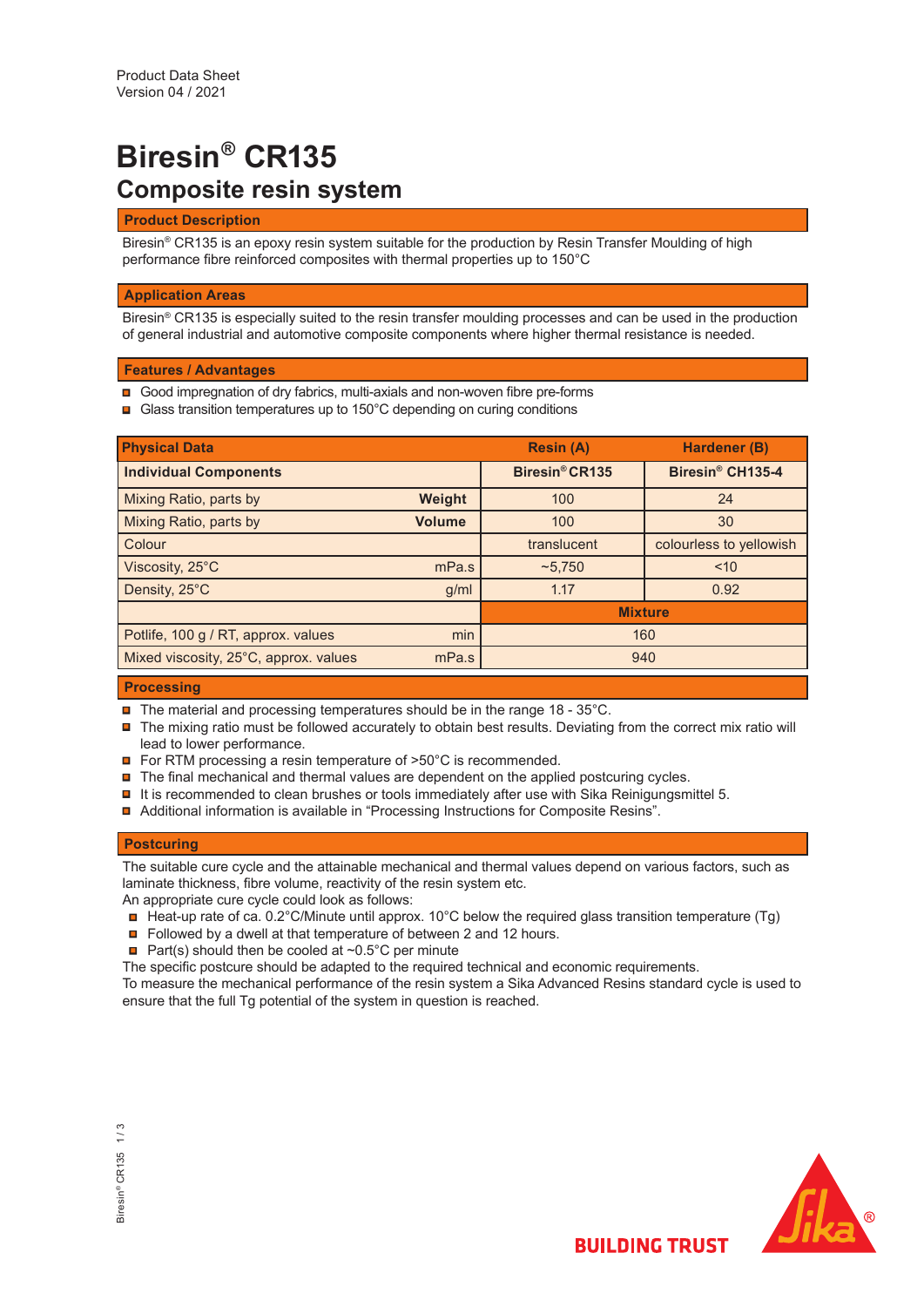| <b>Typical Mechanical Properties of Fully Cured Neat Resin</b> |                   |                   |                              |  |  |  |  |
|----------------------------------------------------------------|-------------------|-------------------|------------------------------|--|--|--|--|
| Biresin <sup>®</sup> CR135 resin (A)                           | with hardener (B) |                   | Biresin <sup>®</sup> CH135-4 |  |  |  |  |
| Tensile strength                                               | <b>ISO 527</b>    | <b>MPa</b>        | 72                           |  |  |  |  |
| <b>Tensile E-Modulus</b>                                       | <b>ISO 527</b>    | <b>MPa</b>        | 2,850                        |  |  |  |  |
| Elongation at break                                            | <b>ISO 527</b>    | $\%$              | 3.3                          |  |  |  |  |
| Flexural strength                                              | <b>ISO 178</b>    | <b>MPa</b>        | 134                          |  |  |  |  |
| <b>Flexural E-Modulus</b>                                      | <b>ISO 178</b>    | <b>MPa</b>        | 2,900                        |  |  |  |  |
| Compressive strength                                           | <b>ISO 604</b>    | <b>MPa</b>        | 129                          |  |  |  |  |
| <b>Density</b>                                                 | <b>ISO 1183</b>   | g/cm <sup>3</sup> | 1.14                         |  |  |  |  |
| Shore hardness                                                 | <b>ISO 868</b>    |                   | D 87                         |  |  |  |  |
| Impact resistance                                              | <b>ISO 179</b>    | kJ/m <sup>2</sup> | 27                           |  |  |  |  |

| <b>Typical Thermal Properties of Fully Cured Neat Resin</b> |                   |              |                  |  |  |  |  |
|-------------------------------------------------------------|-------------------|--------------|------------------|--|--|--|--|
| Biresin <sup>®</sup> CR135 resin (A)                        | with hardener (B) |              | Biresin® CH135-4 |  |  |  |  |
| Heat distortion temperature                                 | ISO 75B           | $^{\circ}$ C | 150              |  |  |  |  |
|                                                             | <b>ISO 75C</b>    | $^{\circ}$ C | 133              |  |  |  |  |
| <b>Glass transition temperature</b>                         | <b>ISO 11357</b>  | $^{\circ}C$  | 152              |  |  |  |  |



**Glass Transition Temperature vs. Cure Cycle**





**BUILDING TRUST**